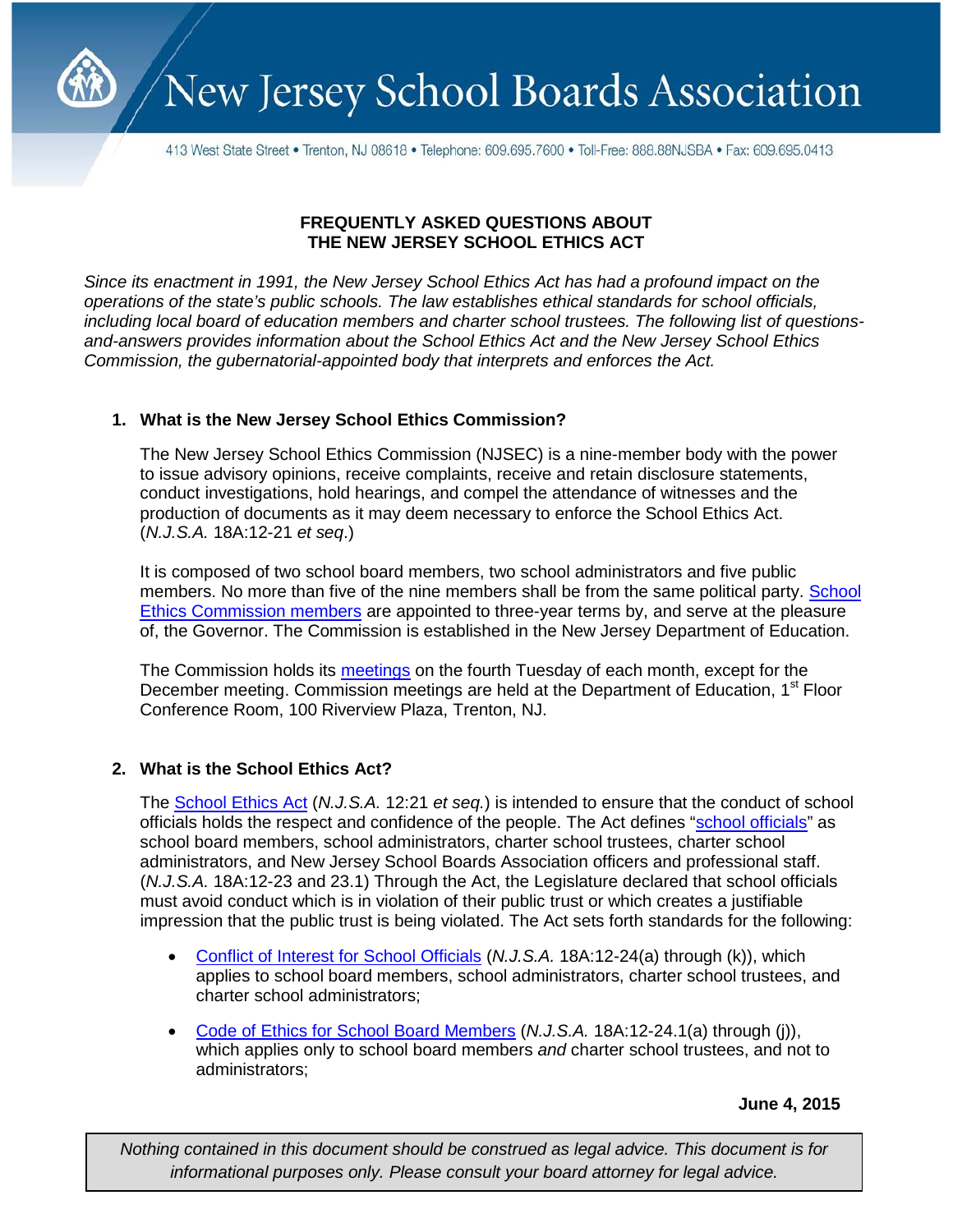#### FAQ: New Jersey School Ethics Act/June 4, 2015 Page 2

- [Annual disclosure of employment and financial interests—](http://www.state.nj.us/education/ethics/fds/index.html)Personal/Relative Disclosure Statements of School Officials (*N.J.S.A.* 18A:12-25) and Financial Disclosure Statements of School Officials (*N.J.S.A.* 18A:12-26), and
- School board member training requirements (*N.J.S.A.* [18A:12-33\)](http://lis.njleg.state.nj.us/cgi-bin/om_isapi.dll?clientID=41284554&Depth=2&depth=2&expandheadings=on&headingswithhits=on&hitsperheading=on&infobase=statutes.nfo&record=%7b7D47%7d&softpage=Doc_Frame_PG42).

In furtherance of the standards, the NJSEC may take the following action:

- Review complaints alleging violations of the School Ethics Act (see Filing and Answering a Complaint before [the School Ethics Commission\)](http://www.state.nj.us/education/ethics/compform.htm) and issue a final decision. The commission may dismiss the complaint, or it may adjudicate that the Act was violated and recommend a sanction against the offending school official to the Commissioner of Education.
- Issue [advisory opinions.](http://www.state.nj.us/education/ethics/advisory.htm)
- Enforce the requirement that all school board members and charter school trustees file [personal/relative and financial disclosure statements.](http://www.state.nj.us/education/ethics/fds/index.html)
- Enforce the [training requirements](http://www.state.nj.us/education/ethics/training/) for school board members and charter school trustees.

### **3. What is an advisory opinion?**

A school official may request an advisory opinion about his or her prospective conduct, or that of another school official. (See [advisory opinions.](http://www.state.nj.us/education/ethics/advisory.htm)) An advisory opinion is just that: *advisory*. If approved for publication by the NJSEC, the advisory opinion may be relied upon by the requesting school official and other school board members, administrators and charter school trustees in conducting themselves in office. (*[N.J.A.C.](http://www.nj.gov/education/code/current/title6a/chap28.pdf)* 6A:28-5.1, 5.2) However, unlike a final decision of the NJSEC, an advisory opinion cannot be appealed, according to a 1996 opinion of the Appellate Division of Superior Court.

Advisory opinions may be made public only upon the direction of at least six members of the NJSEC. If an advisory opinion is made public, all references to school board members' and charter school trustees' names and/or boards of education and charter schools are removed.

# **4. What conduct is prohibited by the School Ethics Act?**

The School Ethics Act establishes [standards of conduct](http://www.nj.gov/education/ethics/coi.htm) (*N.J.S.A.*18A:12-24), which serve as guidelines for the activities of school officials, including board members and charter school trustees. The standards are summarized below.

- a. School officials or their immediate family members cannot have an interest in any business, or engage in any business, transaction or professional activity that is in substantial conflict with the school officials' duties.
- b. School officials cannot use or attempt to use their positions to obtain unwarranted privileges, advantages or employment for themselves or anyone else.
- c. School officials must excuse themselves from any matter in which their objectivity might reasonably be expected to be impaired because of the financial involvement of themselves, an immediate family member, or a business in which they have an interest. School officials must also excuse themselves from any matter where they have personal involvement that creates a benefit to the school official or an immediate family member.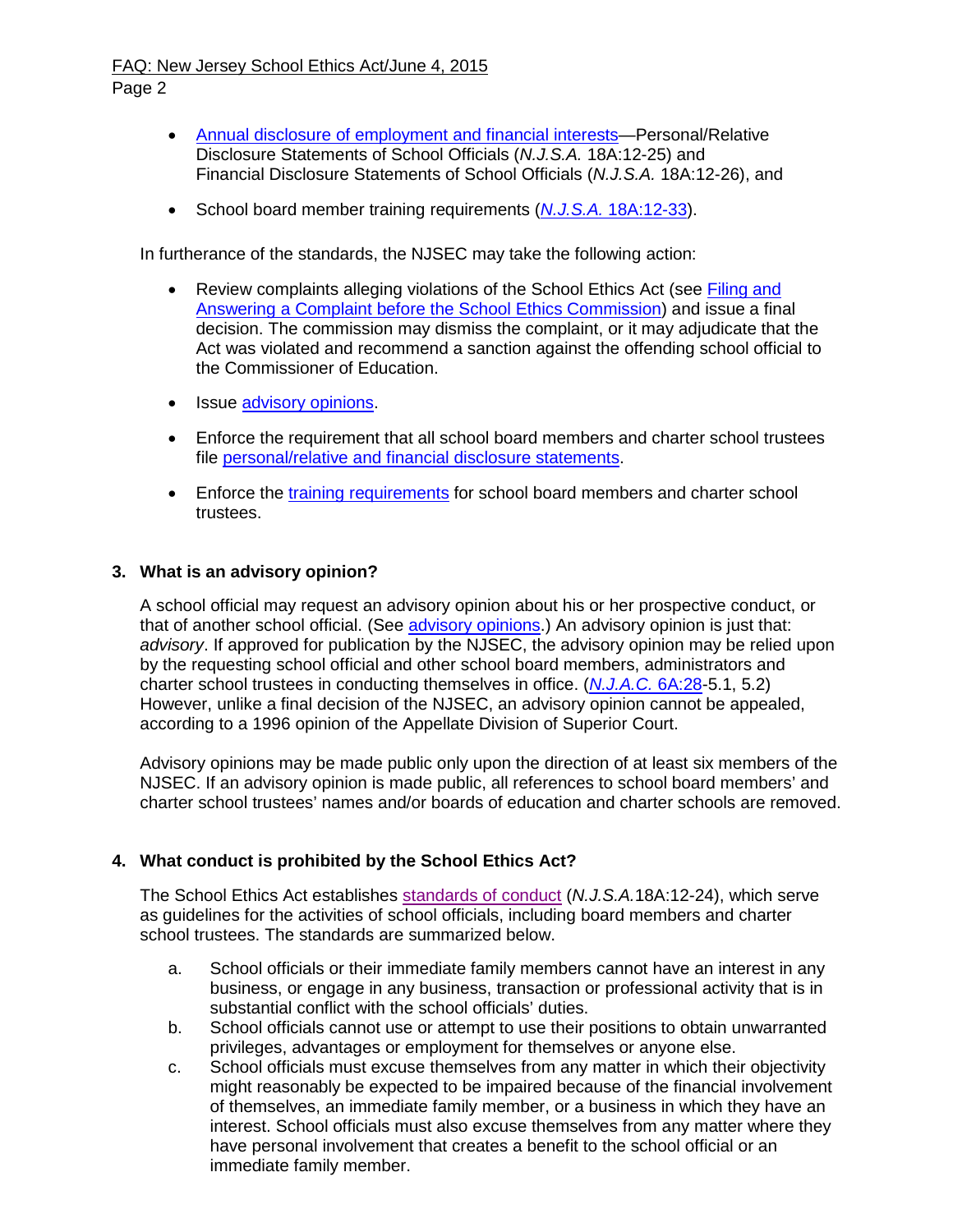- d. No school official shall engage in any employment or service, whether compensated or not, which might reasonably be expected to prejudice his or her independence of judgment in the exercise of official duties.
- e. No school official may solicit or accept anything of value if given or offered for the purpose of influencing his or her official actions. This provision also applies to the official's immediate family members and to business organizations in which he or she has an interest. School board members, however, may solicit and accept campaign contributions if they reasonably believe the contributions are not given to influence their official actions.
- f. A school official cannot use or allow the use of his or her public office or any confidential information for personal financial gain or for the financial gain of either an immediate family member or a business with which he or she is associated.
- g. A school official (or business organization in which he or she has an interest) cannot represent anyone other than the board in any matter pending before the board or involving the board. Labor union representational responsibilities are permitted.
- h. No school official shall be deemed in conflict with these provisions if, by reason of his or her participation in any matter required to be voted upon, no material or monetary gain accrues to him or her as a member of any business, profession, occupation or group, to any greater extent than any gain could reasonably be expected to accrue to any other member of that business, profession, occupation or group.
- i. An elected board member can request information for a constituent as long as there is no remuneration attached to the board member or the board member's immediate family.
- j. School officials and immediate family members may represent themselves in any proceeding in the school district that involves their personal (family) interests. (For example, this provision would permit a board member, acting as a parent, to contest his or her child's academic grade or discipline.)

### **5. Are there any requirements under the School Ethics Act that pertain specifically to school board members and charter school trustees?**

Yes, the School Ethics Act requires school board members and charter school trustees to abide by the following [Code of Ethics](http://www.nj.gov/education/ethics/coe.htm) (*N.J.S.A.* 18A:12-24.1), which was first established by the New Jersey School Boards Association in the 1970s:

- a. I will uphold and enforce all laws, rules and regulations of the State Board of Education and court orders pertaining to schools. Desired changes shall be brought about only through legal and ethical procedures.
- b. I will make decisions in terms of the educational welfare of children and will seek to develop and maintain public schools that meet the individual needs of all children regardless of their ability, race, creed, sex, or social standing.
- c. I will confine my board action to policy making, planning, and appraisal, and I will help to frame policies and plans only after the board has consulted those who will be affected by them.
- d. I will carry out my responsibility, not to administer the schools but, together with my fellow board members, to see that they are well run.
- e. I will recognize that authority rests with the board of education and will make no personal promises nor take any private action that may compromise the board.
- f. I will refuse to surrender my independent judgment to special interest or partisan political groups or to use the schools for personal gain or for the gain of friends.
- g. I will hold confidential all matters pertaining to the schools which, if disclosed, would needlessly injure individuals or the schools. In all other matters, I will provide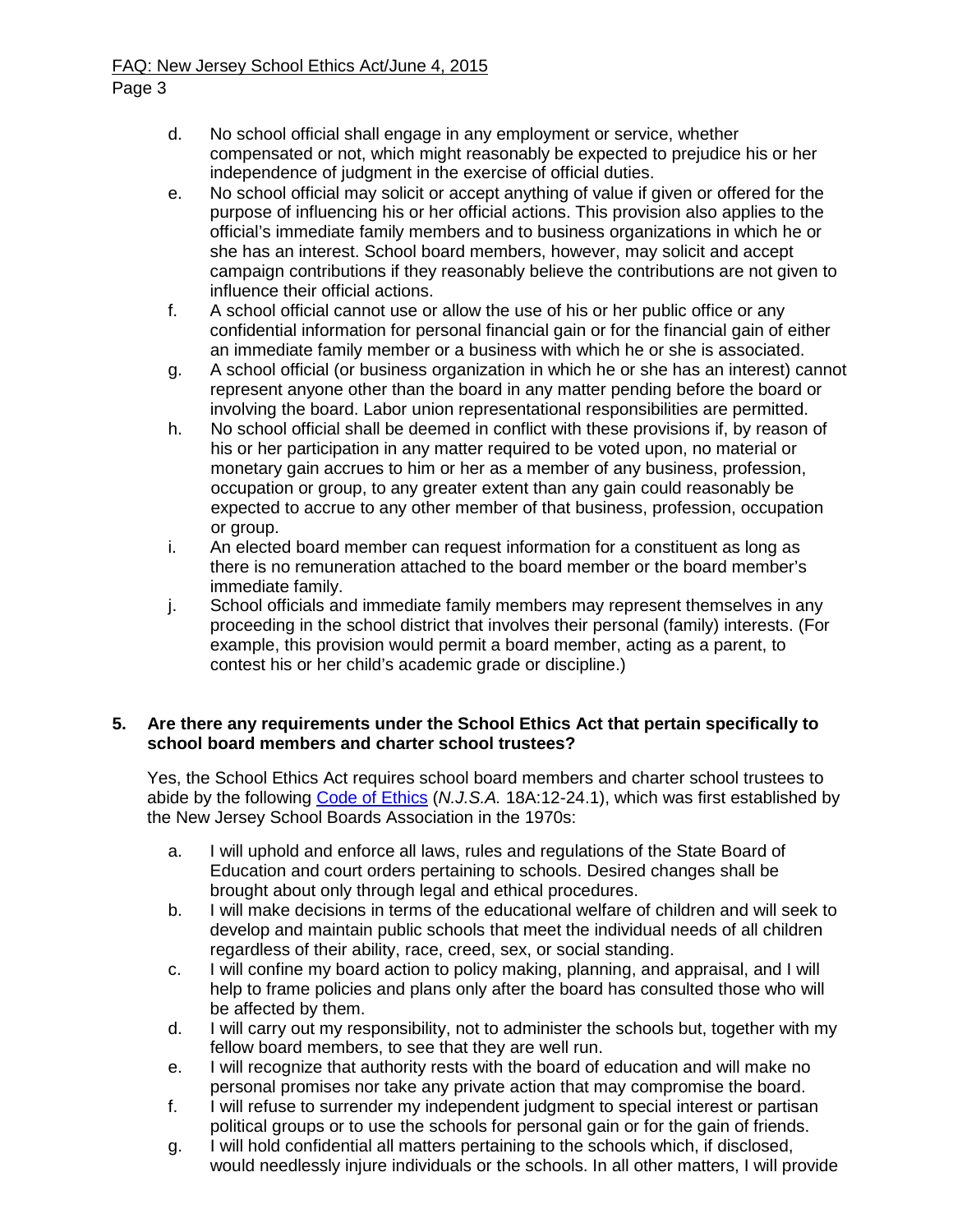accurate information and, in concert with my fellow board members, interpret to the staff the aspirations of the community for its schools.

- h. I will vote to appoint the best qualified personnel available after consideration of the recommendation of the chief administrative officer.
- i. I will support and protect school personnel in proper performance of their duties.
- j. I will refer all complaints to the chief administrative officer and will act on the complaints at public meetings only after failure of an administrative solution.

## **6. What is the Personal/Relative Disclosure Statement?**

The School Ethics Act requires board members to disclose the following:

- The name and position of any relative (spouse, child, parent, sibling) or person related to the board member by marriage who is employed by the school district in which the board member serves.
- The nature of any contract between the district and the board member or his or her relative or person related to the board member by marriage.
- The name of any business that has a contract with the school board and with which the board member or relative has one of the following relationships: (1) the board member or relative is employed by the business; (2) the board member or relative receives compensation from the business, or (3) the board member or relative has an interest in the business. (Interest in a business is defined as ownership or control of more than 10 percent of the profits, assets or stock.)

# **7. What is the Financial Disclosure Statement?**

The School Ethics Act's financial disclosure provisions require the reporting of only *sources*  of income above a certain amount, but not the actual dollar amounts. Board members must report the sources of income for themselves and the members of their immediate families (spouse, and dependent children living in their household). The financial disclosure statement must include—

- Sources of income exceeding \$2,000 for each family member during the prior calendar year. (Interest or securities income need not be reported unless the family member retains more than 10 percent of the ownership or control of the financial institution or business organization.)
- Sources of fees and honoraria earned by each family member during the prior calendar year, which totaled more than \$250 from a single source. (Fees and honoraria are payments for such services as personal appearances, speeches or writing.)
- Sources of gifts, reimbursements or prepaid expenses valued at more than \$250 from a single source that were received by each family member during the prior calendar year. (Gifts from relatives need not be reported. Relatives include spouse, children, parents or siblings of the board member.)
- Names and addresses of all business organizations in which the board member or a member of his or her immediate family had an interest during the prior calendar year. (Interest in a business is defined as ownership or control of more than 10 percent of the profits, assets or stock of the business.)